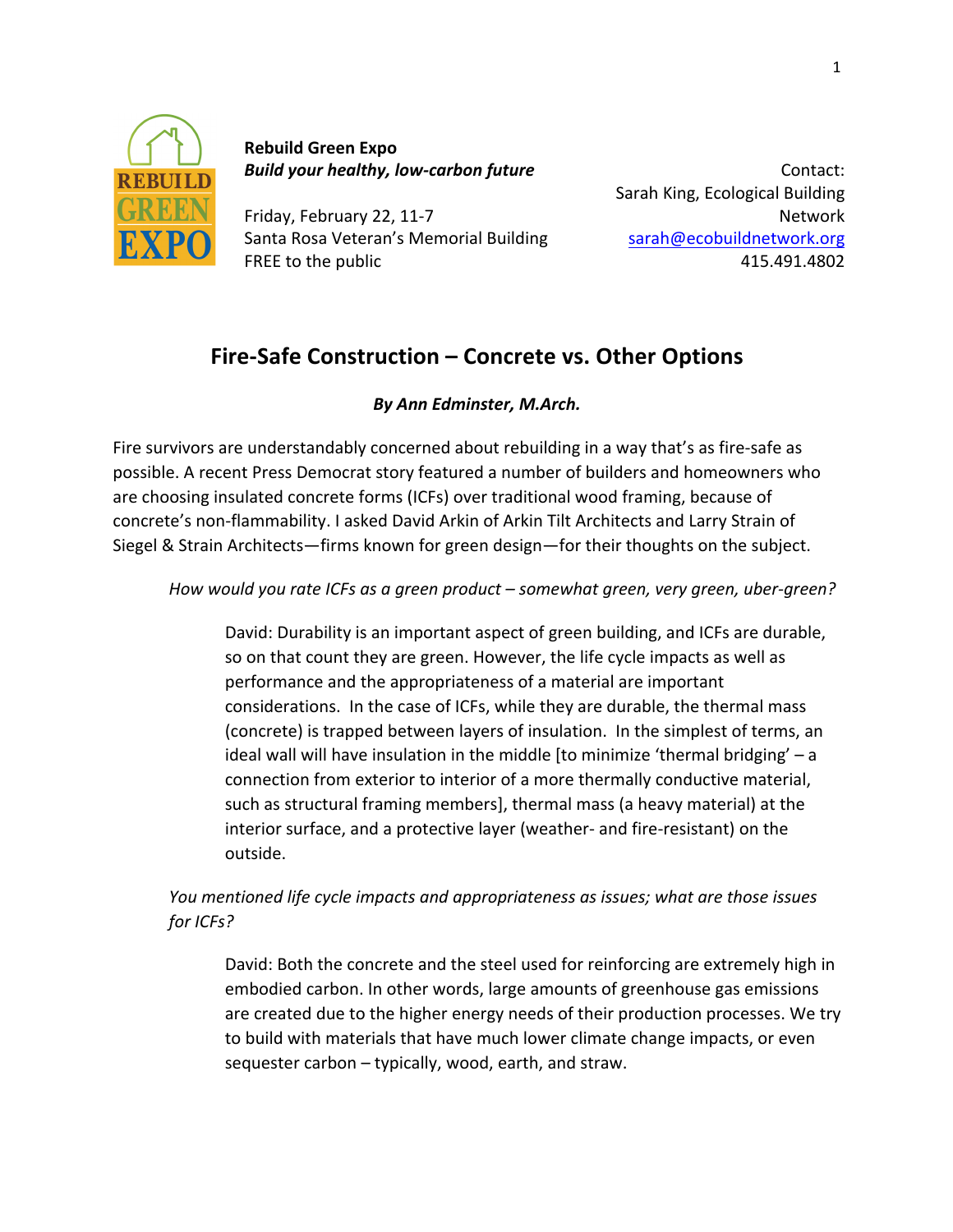Larry: I have always avoided ICFs because of the foam insulation. Many foams have high greenhouse gas emissions, but even if they don't, the foam is on the outside of the concrete, so you need to protect it from burning with drywall and stucco. Foam is pretty toxic when it burns, even without flame retardants  $$ which are also toxic – and I don't believe for a minute that the flame retardants will withstand a firestorm of the intensity that we've been seeing recently in Northern California. 

#### *Would you see ICFs as being more green in some circumstances than in others?*

David: We've used ICFs, mostly for living spaces below grade in retaining conditions, but also recently in Santa Fe, where the 'Pueblo Style' was mandated – without overhangs and with parapets. The system can perform well thermally in many climates. It's one of many 'tools in the toolbox' but, like Larry, we now use non-foam products wherever possible.

### *What alternatives to ICFs would you offer to those seeking optimal materials for rebuilding in zones where fire has struck* – *in some cases, repeatedly?*

David: One system is non-load-bearing strawbale walls under a wood-framed, unvented roof, with a lime, lime-cement, or clay plaster exterior wall finish. Strawbale walls don't readily ignite; for example, a lime-plastered wall built with 3-string rice straw bales on edge [laid on their sides] has been tested to meet a two-hour fire rating; most homes have walls that don't meet a one-hour rating. Several of our projects have survived recent wildfires in locations where nearly all neighboring structures were lost, due in part to their fire-resistive strawbale walls, but also to noncombustible roofs (typically metal), defensible space, and other details.

Larry: An insulated rammed earth system is another possibility  $-$  for example, SIREWALL (Structural Insulated Rammed Earth), which has insulation in the middle of the wall  $-$  but these are pricier alternatives.

### Is there any way to reduce the negative impacts of ICFs, for those who are committed to *using them?*

Larry: Yes, the impacts can definitely be reduced through the use of low-carbon concrete mixes. One excellent resource is the book, *Making Better Concrete*, by local engineer Bruce King. Foam can also be a big emitter of greenhouse gasses. Look for foams with lower global warming potential (GWP). The GWP for blowing agents can vary from 5 to over 10,000, with extruded polystyrenes (XPS) typically higher than expanded polystyrenes (EPS). The blowing agent for EPS products is often pentane, which has a GWP of 5.